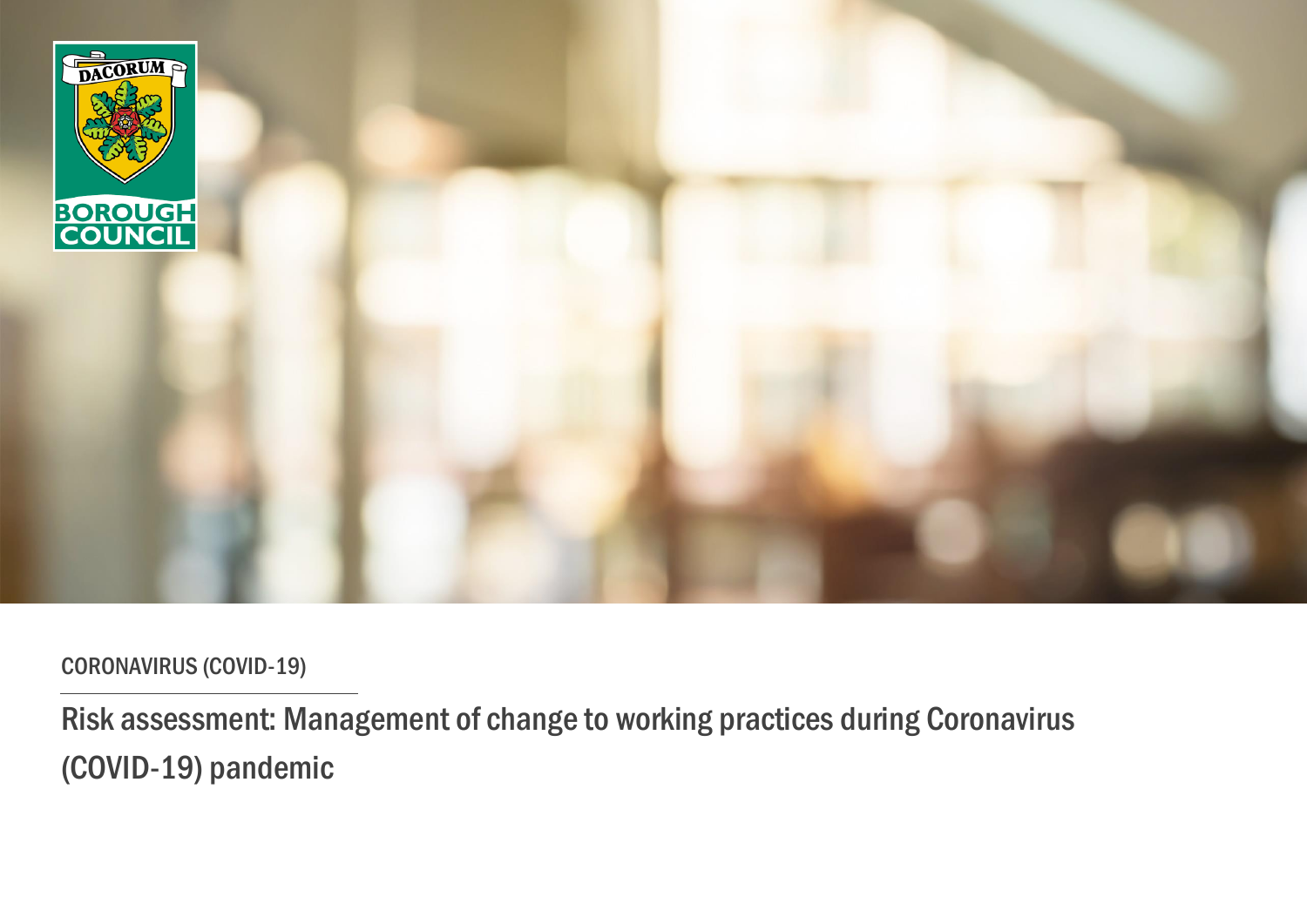| Title of risk assessment: Corporate DBC                                                                                                               |                                 | <b>Service Name:</b>                                                                                                                                                | Manager's Name:                                             | Safe working                            | <b>Review</b>                           |                    |
|-------------------------------------------------------------------------------------------------------------------------------------------------------|---------------------------------|---------------------------------------------------------------------------------------------------------------------------------------------------------------------|-------------------------------------------------------------|-----------------------------------------|-----------------------------------------|--------------------|
| <b>Risk Assessment - Covid 19</b>                                                                                                                     |                                 | To be adopted by all service areas                                                                                                                                  | <b>Claire Hamilton Chief Executive</b>                      | procedure<br>reference:<br>Covid 19 Hub | Date:<br>18/10/22                       |                    |
| Date of Assessment: 25/03/20<br>Updated 17/06/20<br>Updated 08/10/20 (Updated to record actions<br>complete)<br>Updated 18/10/21 (Updated hyperlinks) |                                 | Site/Location: All locations                                                                                                                                        | Group Manager's Name: To be<br>adopted by each service area | Reference:<br>Covid 19                  |                                         |                    |
| Name of Risk Assessor: Corporate Health,<br><b>Safety and Resilience</b>                                                                              |                                 |                                                                                                                                                                     |                                                             |                                         |                                         |                    |
| Public Health England (PHE) and relevant sector guidance.                                                                                             |                                 | This Corporate template includes potential hazards and risk reduction measures to adapt to the Covid-19 pandemic and reflects current guidance from the Government, |                                                             |                                         |                                         |                    |
| What are the hazards?                                                                                                                                 | Who might be<br>harmed and how? | What are you already doing?                                                                                                                                         | Do you need to do anything else to<br>manage this risk?     | Action by<br>whom?                      | Action by<br>when?<br>(specify<br>date) | Done $(\check{y})$ |
| Coronavirus<br>(COVID-19) (CV19)                                                                                                                      | Employees                       | 1 In line with Council guidance, staff /                                                                                                                            |                                                             |                                         |                                         |                    |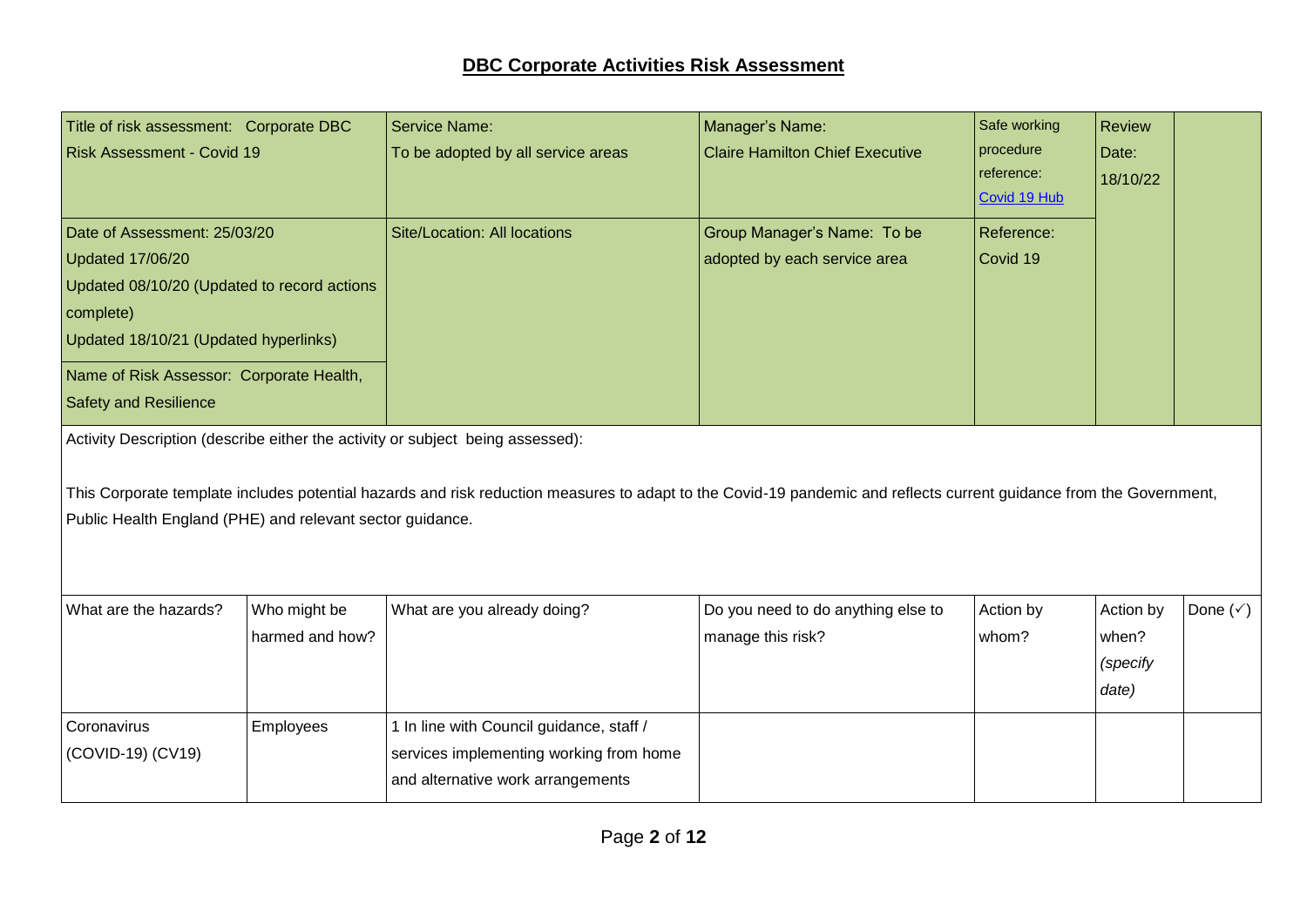| Someone entering the | A visitor enters the |                                               |          |              |          |
|----------------------|----------------------|-----------------------------------------------|----------|--------------|----------|
| workplace with CV19  | workplace with       | 2 Review of essential staff and ratio of      | Group    | Group        |          |
|                      | CV19 and passes      | percentage of staff required in the office    | Managers | Manager      | Complete |
|                      | the virus on to      |                                               |          | (Procurem    |          |
|                      | employees            | 3 Senior Manager to ensure only essential     |          | ent and      |          |
|                      |                      | staff are coming into work                    |          | Contracted   |          |
|                      |                      |                                               |          | Services)    |          |
|                      |                      | 4 Group Managers to ensure staff attend       |          | in line with |          |
|                      |                      | Forum and other buildings on a rota           |          | Forum        |          |
|                      |                      |                                               |          | plan.        |          |
|                      |                      | 4 Group Managers reviewed all non-            |          |              |          |
|                      |                      | essential face-to-face meetings with          |          |              |          |
|                      |                      | residents / visitors (as appropriate to       |          |              |          |
|                      |                      | service needs in line with Business           |          |              |          |
|                      |                      | Continuity Arrangements) i.e. telephone       |          |              |          |
|                      |                      | contact; use of online access to Council      |          |              |          |
|                      |                      | services; postponement of meetings            |          |              |          |
|                      |                      | 5 Increased communication to residents        |          |              |          |
|                      |                      | (who may access services) and visitors to     |          |              |          |
|                      |                      | sites highlighting the risks of CV19 advising |          |              |          |
|                      |                      | that symptomatic individuals will not be      |          |              |          |
|                      |                      | allowed entry / requested to leave:           |          |              |          |
|                      |                      | <b>Council website</b> and Social Media       |          |              |          |
|                      |                      | Accounts                                      |          |              |          |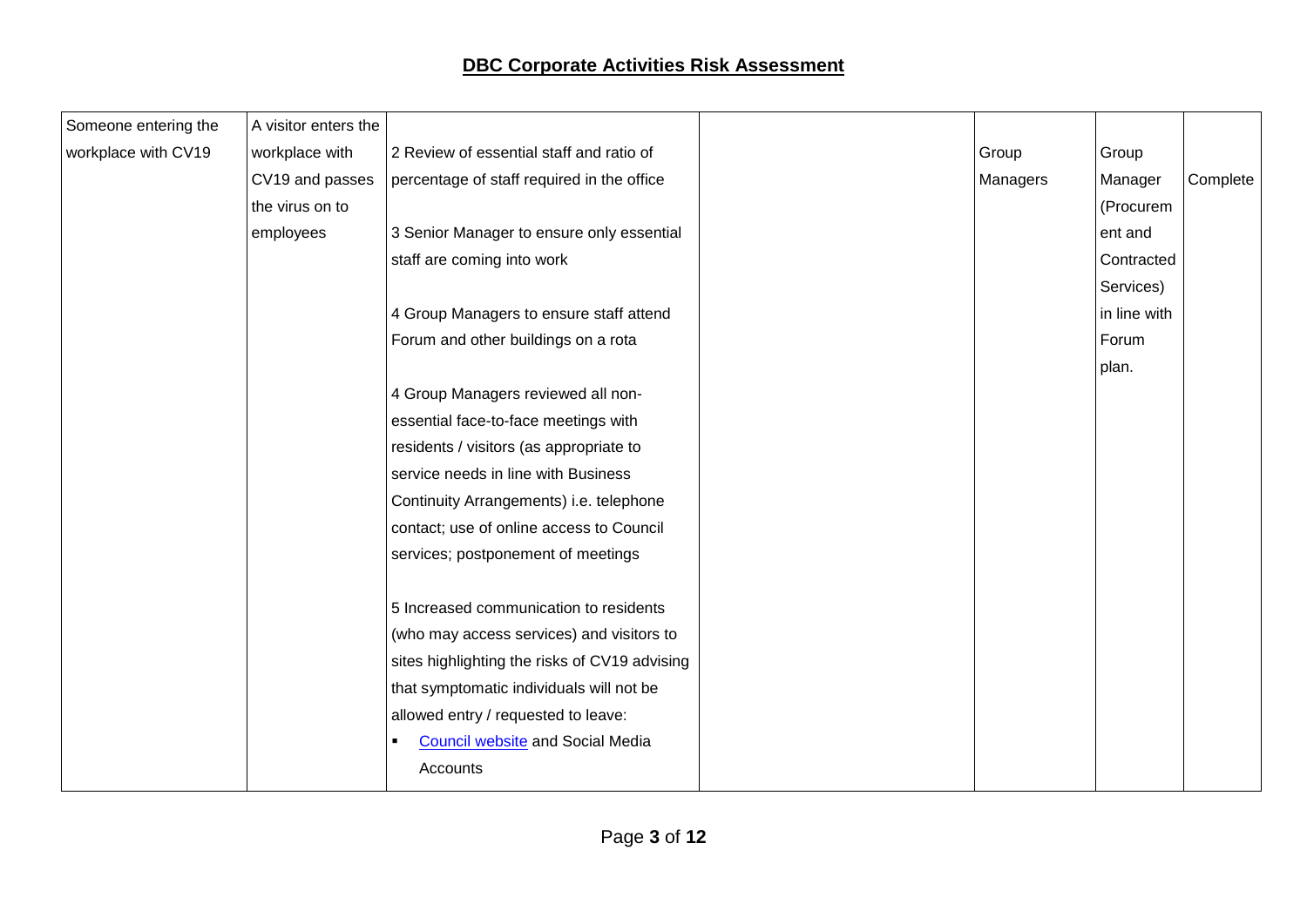|                      |                                 | Hygiene requirements (handwashing<br>etc.) and practise of social distancing (2<br>metres)                                                                                                             |                  |                       |  |
|----------------------|---------------------------------|--------------------------------------------------------------------------------------------------------------------------------------------------------------------------------------------------------|------------------|-----------------------|--|
|                      |                                 | 6 GMs conducted Local buildings risk<br>assessments and implemented controls<br>prior to staff and visitors returning.<br>Corporate Health, Safety and Resilience<br>Team hold a copy of all CV19 risk |                  |                       |  |
|                      |                                 | assessments.                                                                                                                                                                                           |                  |                       |  |
| Suspected case of    | Employees                       | 1 The individual will be sent home and                                                                                                                                                                 |                  |                       |  |
| Coronavirus          | <b>Visitors</b>                 | advised to follow NHS guidance online. If                                                                                                                                                              |                  |                       |  |
| (COVID-19) (CV19)    |                                 | the person is a visitor, their organisation will                                                                                                                                                       |                  |                       |  |
| Someone becomes ill  | Contracted CV19<br>by any means | also be contacted if they are a professional<br>visitor. Line manager to follow outbreak                                                                                                               |                  |                       |  |
| within the workplace |                                 | process. Other employees should self-                                                                                                                                                                  |                  |                       |  |
|                      |                                 | isolate if they are advised by their line                                                                                                                                                              |                  |                       |  |
|                      |                                 | manager or contacted by NHS Test and                                                                                                                                                                   |                  |                       |  |
|                      |                                 | <b>Trace</b>                                                                                                                                                                                           |                  |                       |  |
|                      |                                 |                                                                                                                                                                                                        |                  |                       |  |
|                      |                                 | 2 The workplace / vehicle will be disinfected                                                                                                                                                          | 2 Line manager   | As soon as   On-going |  |
|                      |                                 | following Public Health England Guidance:                                                                                                                                                              | to ensure        | reasonably            |  |
|                      |                                 | COVID-19, cleaning in non-healthcare                                                                                                                                                                   | vehicle is taken | practicable           |  |
|                      |                                 | settings Where possible leave vehicle for 72                                                                                                                                                           | out of use       |                       |  |
|                      |                                 | hours before cleaning. Relevant teams                                                                                                                                                                  |                  |                       |  |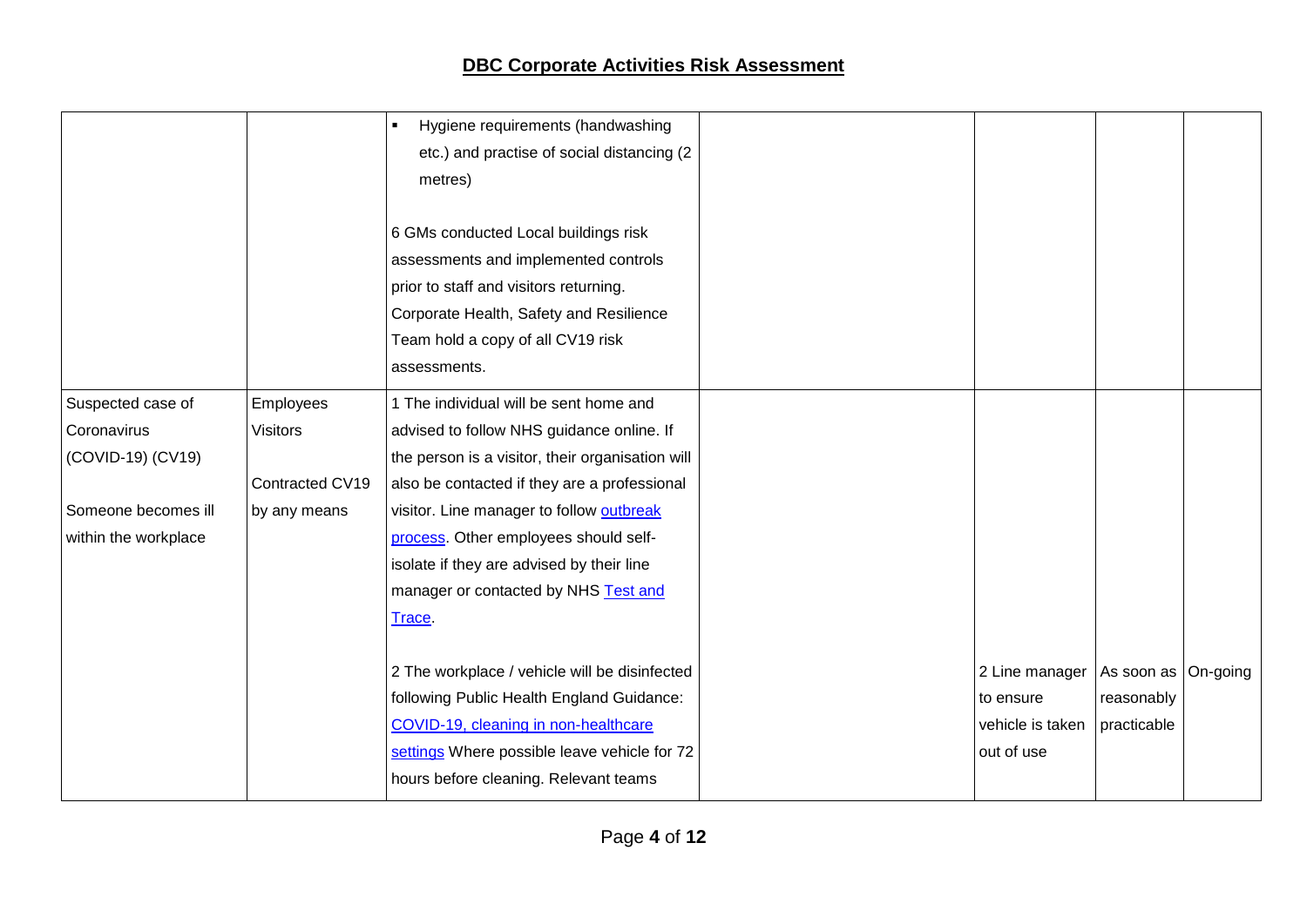|                        |                  | informed, keys cleaned and prevent re-<br>issue until safe to do so.                                                                                                                                                        |                                                                |                |          |          |
|------------------------|------------------|-----------------------------------------------------------------------------------------------------------------------------------------------------------------------------------------------------------------------------|----------------------------------------------------------------|----------------|----------|----------|
|                        |                  | 3 Managers to follow the CV19 outbreak<br>process in the event of a confirmed or<br>suspected case of Covid 19 in a building or<br>asset. It can be used for both employees<br>and others, such as visitors or contractors. |                                                                |                |          |          |
| Coronavirus            | Employees        | 1 An increased formal cleaning regime is                                                                                                                                                                                    | 1 Drivers issued with materials to                             | 1 Line manager | On-going | On-going |
| (COVID-19) (CV19)      | <b>Visitors</b>  | underway; employees are cleaning                                                                                                                                                                                            | clean and disinfect their vehicle daily                        | to ensure      |          |          |
|                        |                  | equipment more often in line with local                                                                                                                                                                                     | and throughout the day. Frequent                               | provision of   |          |          |
| Contaminated workplace | A person catches | building risk assessments (keyboards, work                                                                                                                                                                                  | cleaning of objects and surfaces are                           | cleaning       |          |          |
|                        | CV19 due to      | surfaces, door handles etc.)                                                                                                                                                                                                | touched regularly, such as door                                | supplies and   |          |          |
|                        | contaminated     |                                                                                                                                                                                                                             | handles, fuel pumps and vehicle keys,                          | training       |          |          |
|                        | surfaces         |                                                                                                                                                                                                                             | with correct disposal of wipes.                                |                |          |          |
|                        |                  |                                                                                                                                                                                                                             |                                                                |                |          |          |
|                        |                  |                                                                                                                                                                                                                             | Ensure any chemicals hazard to                                 |                |          |          |
|                        |                  |                                                                                                                                                                                                                             | health related to the cleaning are<br>COSHH assessed and COSHH |                |          |          |
|                        |                  |                                                                                                                                                                                                                             | training provided to staff.                                    |                |          |          |
|                        |                  |                                                                                                                                                                                                                             |                                                                |                |          |          |
|                        |                  | 2 Hand sanitisers will be provided to those                                                                                                                                                                                 | 2. Extra hygiene requirements                                  | 2. All vehicle |          |          |
|                        |                  | who cannot reasonably get to soap and                                                                                                                                                                                       | (handwashing etc.) encouraged to                               | staff          | On-going | On-going |
|                        |                  | water                                                                                                                                                                                                                       | regularly clean hands when getting in                          |                |          |          |
|                        |                  |                                                                                                                                                                                                                             | and out of the vehicle                                         |                |          |          |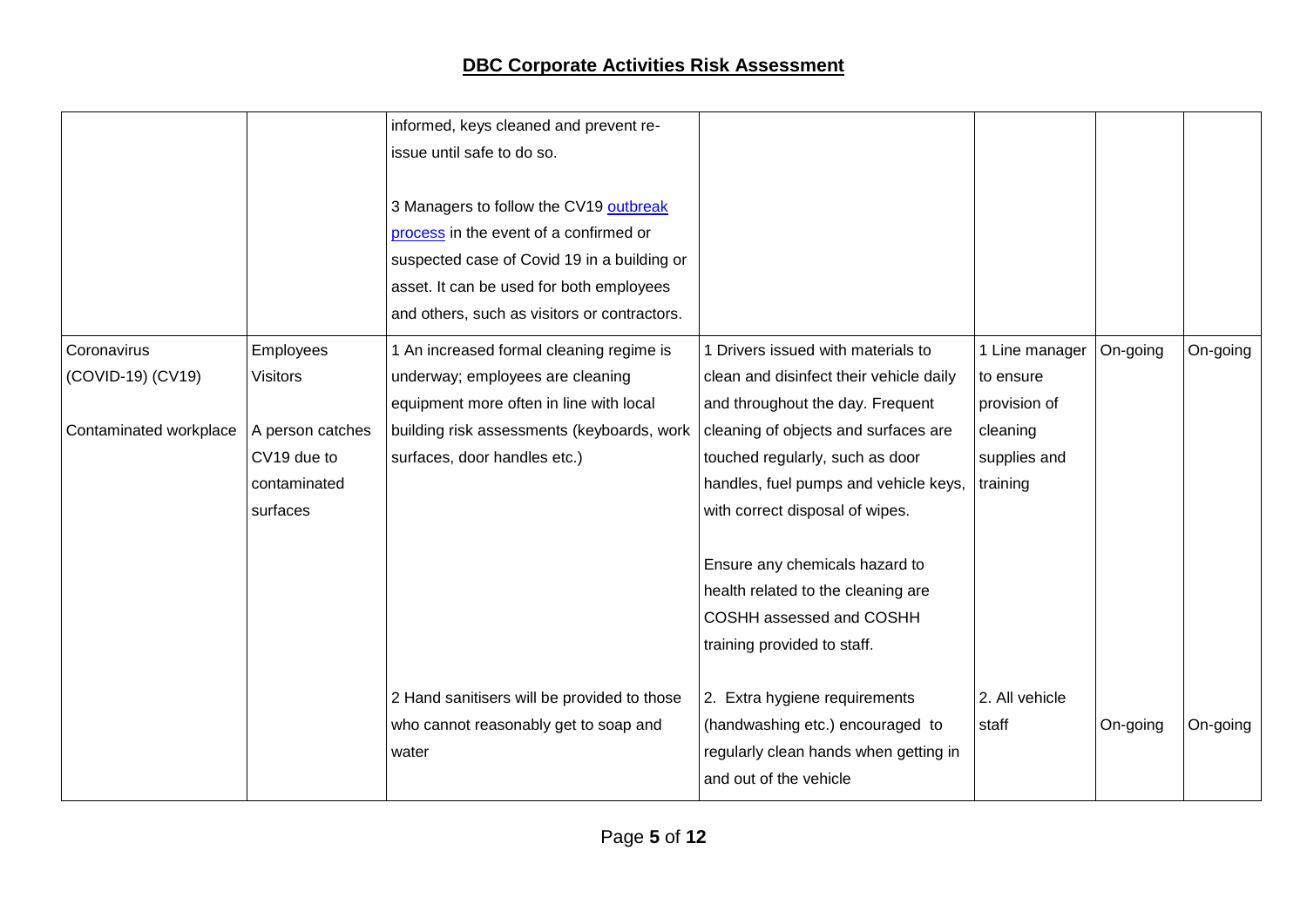|                      |                  | 3 Single person or contactless refuelling.<br>4 Where employees are already using PPE<br>in their work activity to protect against non-<br>COVID-19 risks, they should continue to do | Regularly briefing drivers and<br>temporary staff, providing in-vehicle<br>guides and reminders for staff.<br>Signage on controls including social | line manager to<br>ensure training<br>is provided | On-going | On-going |
|----------------------|------------------|---------------------------------------------------------------------------------------------------------------------------------------------------------------------------------------|----------------------------------------------------------------------------------------------------------------------------------------------------|---------------------------------------------------|----------|----------|
|                      |                  | so. Gov guidance on PPE use.                                                                                                                                                          | distancing placed on dashboard.                                                                                                                    |                                                   |          |          |
|                      |                  | 5 The requirement of PPE use in regards to<br>CV19 has been included in service risk<br>assessments owned by the relevant GM.                                                         | All cuts on the skin to be covered                                                                                                                 |                                                   |          |          |
| Coronavirus          | Employees        | 1 In line with Council guidance, staff /                                                                                                                                              | Risk assess buildings, implement and                                                                                                               | 6 Group                                           | 29th May | Complete |
| (COVID-19) (CV19)    |                  | services implemented working from home                                                                                                                                                | communicate controls to all relevant                                                                                                               | Managers with                                     | 2020     |          |
|                      | A person catches | and alternative work arrangements                                                                                                                                                     | people.                                                                                                                                            | responsibility                                    |          |          |
| Proximity, workplace | CV19 due to      |                                                                                                                                                                                       |                                                                                                                                                    | for Buildings                                     |          |          |
| gatherings           | working closely  | 2 Reduction / cessation of all non-essential                                                                                                                                          |                                                                                                                                                    |                                                   |          |          |
|                      | with an infected | face-to-face meetings i.e. telephone                                                                                                                                                  |                                                                                                                                                    |                                                   |          |          |
|                      | person           | contact; use of online access to Council                                                                                                                                              |                                                                                                                                                    |                                                   |          |          |
|                      |                  | services; postponement of large meetings                                                                                                                                              |                                                                                                                                                    |                                                   |          |          |
|                      |                  | (e.g. staff conference etc.)                                                                                                                                                          |                                                                                                                                                    |                                                   |          |          |
|                      |                  | 3 Within the workplace, staff advised to<br>practise Social Distancing wherever<br>possible in line with local building risk                                                          |                                                                                                                                                    |                                                   |          |          |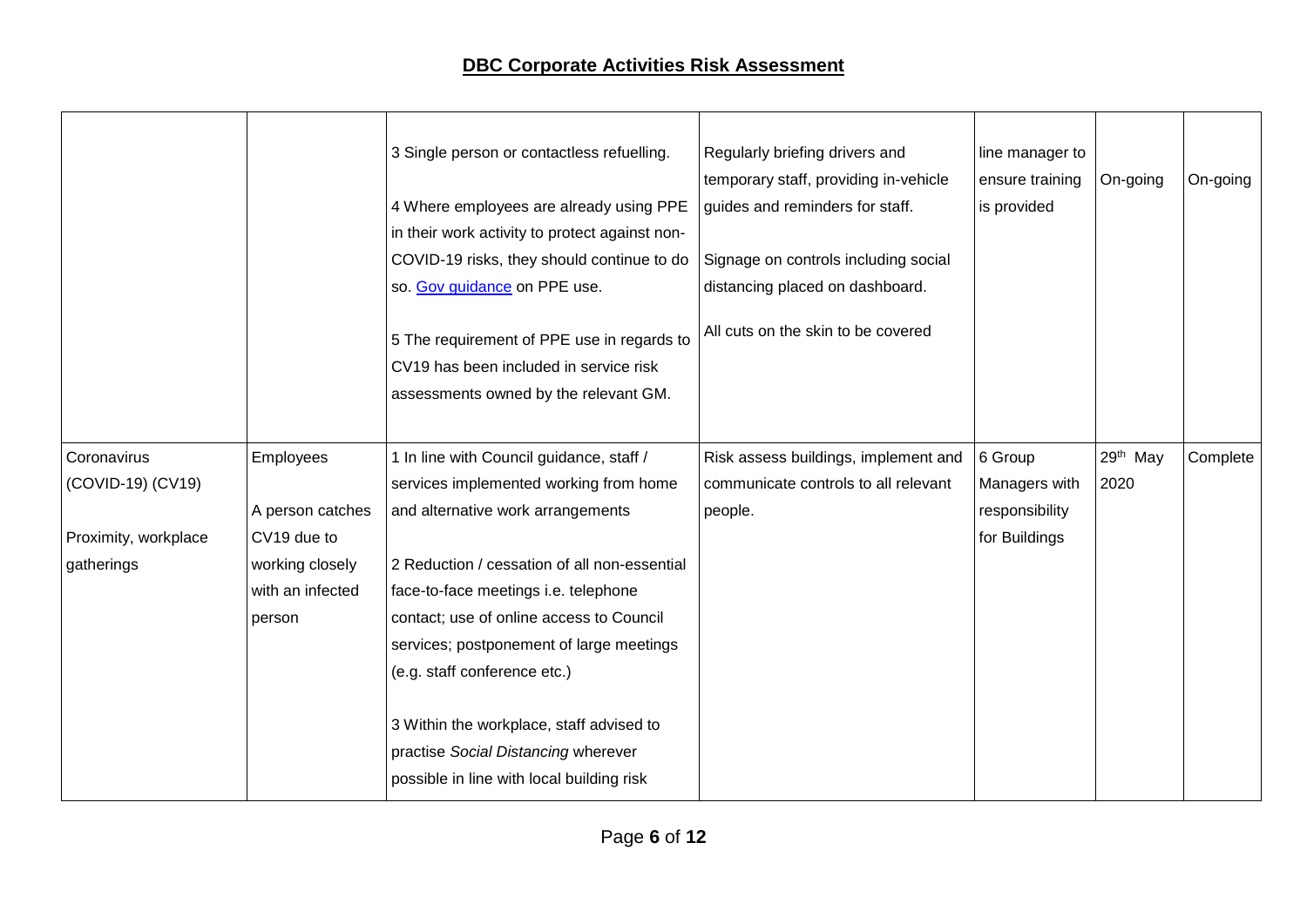|                   |                 | assessments (e.g. no handshaking;               |  |  |
|-------------------|-----------------|-------------------------------------------------|--|--|
|                   |                 | postpone large meetings;                        |  |  |
|                   |                 | separation between desks): Government           |  |  |
|                   |                 | guidance: Staying alert and safe                |  |  |
|                   |                 |                                                 |  |  |
|                   |                 | 4 Increase ventilation where possible with      |  |  |
|                   |                 | open windows in shared vehicles                 |  |  |
|                   |                 |                                                 |  |  |
|                   |                 | 5 Maintain staffing bubbles within vehicles.    |  |  |
|                   |                 |                                                 |  |  |
|                   |                 | 6 Drivers are issued with tissues and a         |  |  |
|                   |                 | disposal bag in the vehicle.                    |  |  |
|                   |                 |                                                 |  |  |
|                   |                 | 7 Staff meeting a member of the public face     |  |  |
|                   |                 | to face, whether in the office, in their home,  |  |  |
|                   |                 | or elsewhere, must wear a face covering,        |  |  |
|                   |                 | unless they are exempt from doing so. This      |  |  |
|                   |                 | is not to replace the controls put in place for |  |  |
|                   |                 | social distancing, good hygiene and PPE as      |  |  |
|                   |                 | identified within the service areas Covid 19    |  |  |
|                   |                 | activity risk assessments.                      |  |  |
|                   |                 |                                                 |  |  |
| Coronavirus       | Employees/Agenc | 1 GMs reviewed essential home and               |  |  |
| (COVID-19) (CV19) | y/Clients       | business visits that are required, this should  |  |  |
|                   |                 |                                                 |  |  |
|                   |                 |                                                 |  |  |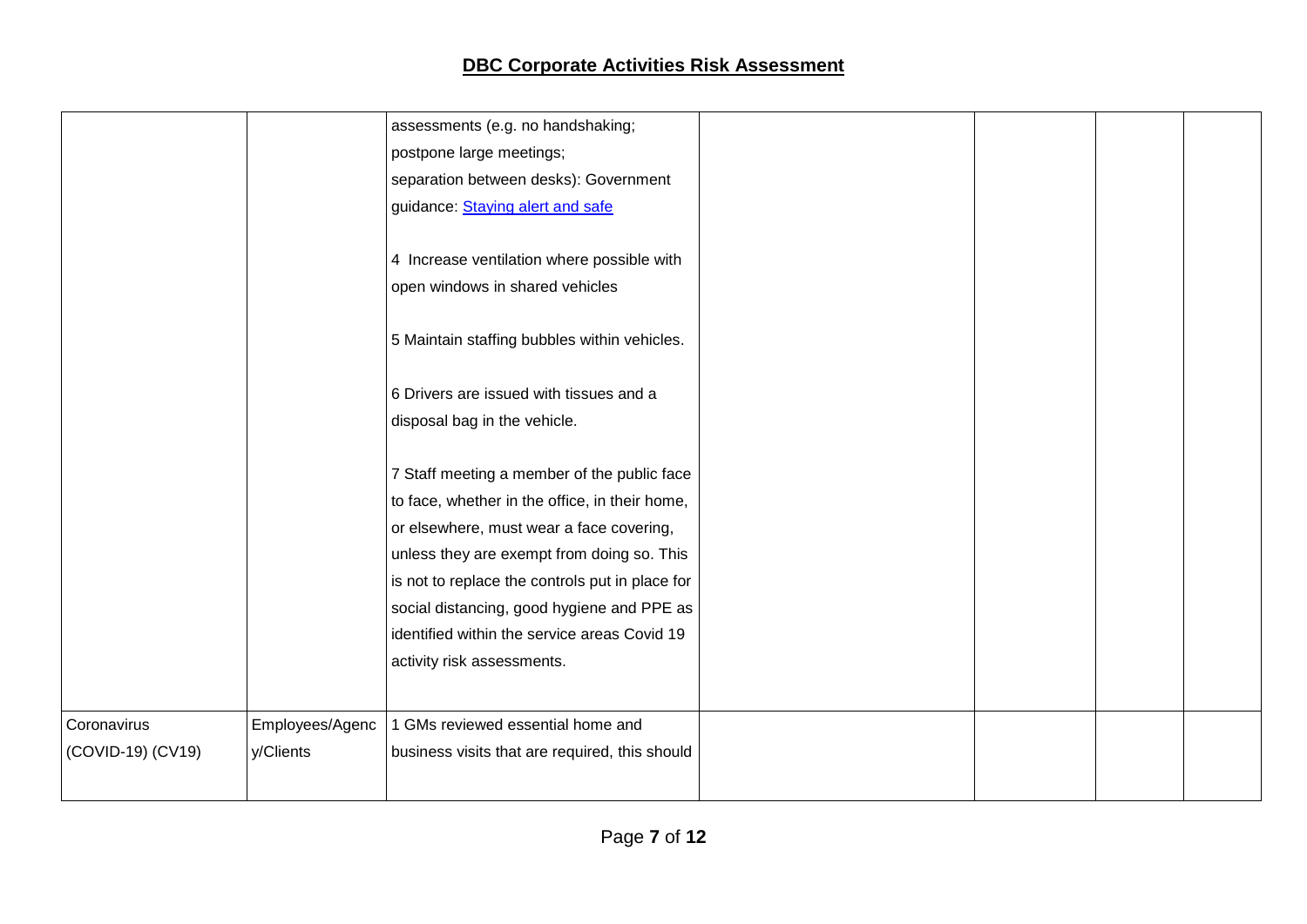| Staff visiting Clients in | A person catches   | also account for their service Business      |                                    |          |          |          |
|---------------------------|--------------------|----------------------------------------------|------------------------------------|----------|----------|----------|
| their homes               | CV19 due to        | Continuity Plan and staffing levels.         |                                    |          |          |          |
|                           | working in clients |                                              | 2 Ensure management have           | 2 Group  | 29th May | Complete |
|                           | homes, business    | 2 Implement the field officers protocol.     | implemented the protocols for site | Managers | 2020     |          |
|                           | premises and       | Protocol circulated on the 14th May 2020.    | visits.                            |          |          |          |
|                           | other site visits  |                                              |                                    |          |          |          |
|                           |                    | 3 The individual will be sent home and       |                                    |          |          |          |
|                           |                    | advised to follow NHS guidance online. Line  |                                    |          |          |          |
|                           |                    | manager to follow outbreak process. Other    |                                    |          |          |          |
|                           |                    | employees should self-isolate if they are    |                                    |          |          |          |
|                           |                    | advised by their line manager or contacted   |                                    |          |          |          |
|                           |                    | by NHS Test and Trace.                       |                                    |          |          |          |
|                           |                    |                                              |                                    |          |          |          |
|                           |                    | 4 Ensure that any clinical waste is disposed |                                    |          |          |          |
|                           |                    | of correctly in line with Gov guidance.      |                                    |          |          |          |
|                           |                    |                                              |                                    |          |          |          |
|                           |                    | 5 Hygiene measures identified in local       |                                    |          |          |          |
|                           |                    | Covid 19 risk assessments to include staff   |                                    |          |          |          |
|                           |                    | having their own anti-bacterial hand         |                                    |          |          |          |
|                           |                    | sanitiser or access to hand washing          |                                    |          |          |          |
|                           |                    | facilities.                                  |                                    |          |          |          |
|                           |                    |                                              |                                    |          |          |          |
|                           |                    | 6 Any staff presenting symptoms of Covid     |                                    |          |          |          |
|                           |                    | 19 to not come into work and self-isolate    |                                    |          |          |          |
|                           |                    |                                              |                                    |          |          |          |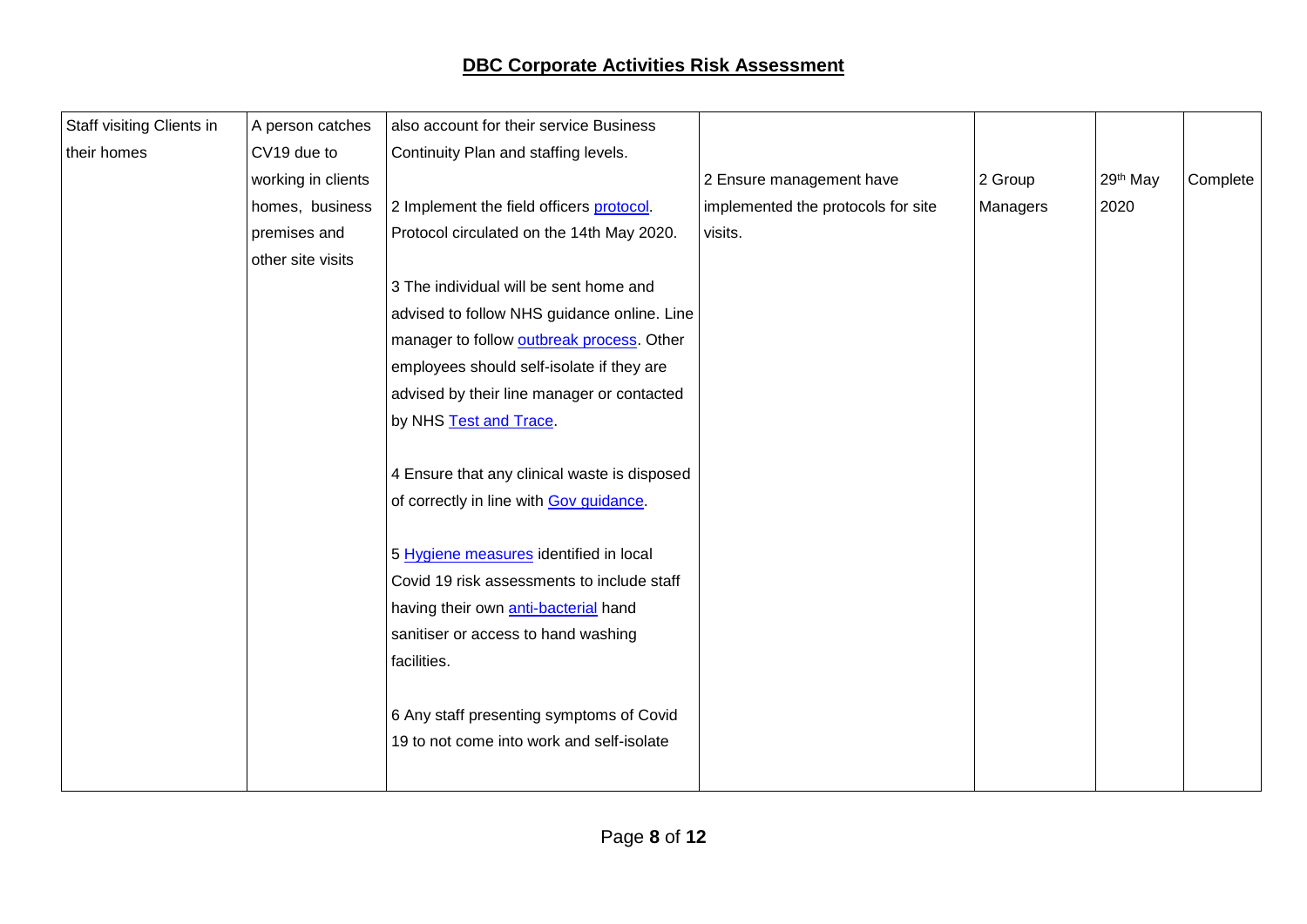|                                       | immediately. Line manager to follow             |                                      |               |                      |          |
|---------------------------------------|-------------------------------------------------|--------------------------------------|---------------|----------------------|----------|
|                                       | outbreak process.                               | 7 Group managers to ensure reflected | 7 Group       | 2 <sub>nd</sub>      |          |
|                                       |                                                 | in local Covid 19 risk assessments   | Managers      | October              |          |
|                                       | 7 Staff meeting a member of the public face     |                                      |               | 2020                 |          |
|                                       | to face, either in the office or their home,    |                                      |               |                      |          |
|                                       | must now wear a face covering, unless they      |                                      |               |                      |          |
|                                       | are exempt from doing so. This is not to        |                                      |               |                      |          |
|                                       | replace the controls put in place for social    |                                      |               |                      |          |
|                                       | distancing, good hygiene and PPE as             |                                      |               |                      |          |
|                                       | identified within the service areas Covid 19    |                                      |               |                      |          |
|                                       | activity risk assessments.                      |                                      |               |                      |          |
|                                       |                                                 |                                      |               |                      |          |
|                                       | 8 Staff that will be visiting businesses listed |                                      |               |                      |          |
|                                       | on the Covid Hub as part of their work          |                                      |               |                      |          |
|                                       | encouraged to use the NHS QR app so that        |                                      |               |                      |          |
|                                       | their visits are logged.                        |                                      |               |                      |          |
|                                       |                                                 |                                      |               |                      |          |
|                                       | 9 Prior to entering a business premises         |                                      |               |                      |          |
|                                       | ensure you comply with their risk               |                                      |               |                      |          |
|                                       | assessments when on site.                       |                                      |               |                      |          |
|                                       |                                                 |                                      |               |                      |          |
| Coronavirus<br>Employees              | 1 Increased staff communication to raise        | 1 Line Managers carry-out routine    | Group Manager | 29 <sup>th</sup> May | On-going |
|                                       |                                                 |                                      |               |                      |          |
| (COVID-19) (CV19)<br>(including those | awareness of potential risks; directing staff   | 'safety inspections' to check that   |               | 20                   |          |
| considered at                         | to Government, NHS, PHE and local               | required standards are being met.    |               |                      |          |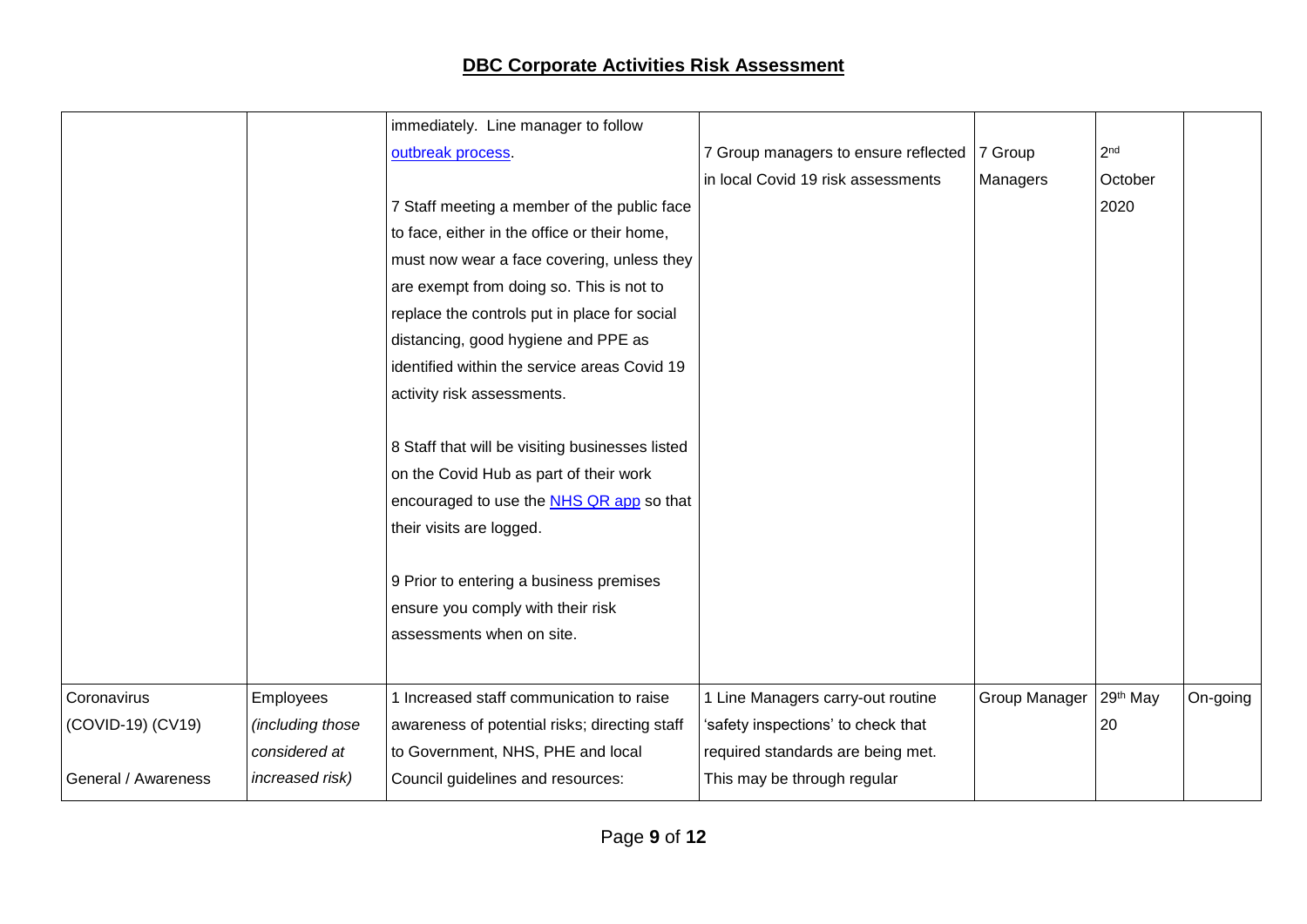|                   |                    | NHS guidance, how to wash your                                 | workplace/site 'safety tours'. Where    |  |  |
|-------------------|--------------------|----------------------------------------------------------------|-----------------------------------------|--|--|
|                   | Employees are not  | hands video (20 second rule)                                   | changes have been made as a result      |  |  |
|                   | aware of the risks | NHS advice on CV19; risks, symptoms,                           | of Covid-19, such as requiring Social   |  |  |
|                   | from CV19 and      | how CV19 is spread, how to avoid                               | Distancing during work, these should    |  |  |
|                   | become infected    | catching or spreading germs                                    | be incorporated into inspection and     |  |  |
|                   | due to lack of     | Hygiene requirements (handwashing                              | monitoring regimes.                     |  |  |
|                   | awareness of       | etc.) and practise of social distancing                        |                                         |  |  |
|                   | control measures   |                                                                |                                         |  |  |
|                   |                    | 2 Advice on risks, symptoms and control                        |                                         |  |  |
|                   |                    | measures implemented relevant to the                           |                                         |  |  |
|                   |                    | specific service / team (refer to separate                     |                                         |  |  |
|                   |                    | risk assessments)                                              |                                         |  |  |
| Coronavirus       | Employees          | 1 NHS 111 online provides advice on when                       | 2 Staff who identify themselves as      |  |  |
| (COVID-19) (CV19) | (including those   | to self-isolate and access to an online                        | vulnerable to discuss the relevant      |  |  |
|                   | considered at      | interactive and personal checklist                             | Covid 19 risk assessment with their     |  |  |
| Self-isolation    | increased risk)    |                                                                | line manager prior to returning to work |  |  |
|                   |                    | 2 Employees with severe underlying health                      | and ensure all controls can be          |  |  |
|                   |                    | Employees are not   conditions were notified by the NHS. Staff | implemented. Any workplace              |  |  |
|                   | aware of the       | should follow the current government                           | adjustments to be recorded in           |  |  |
|                   | current            | guidance on shielding.                                         | conjunction with HR.                    |  |  |
|                   | Government         |                                                                |                                         |  |  |
|                   | guidance on need   | 3 Staff should inform their Manager if they                    |                                         |  |  |
|                   | to self-isolate    | have concerns regarding home working;                          |                                         |  |  |
|                   |                    | arrangements made to keep in touch with                        |                                         |  |  |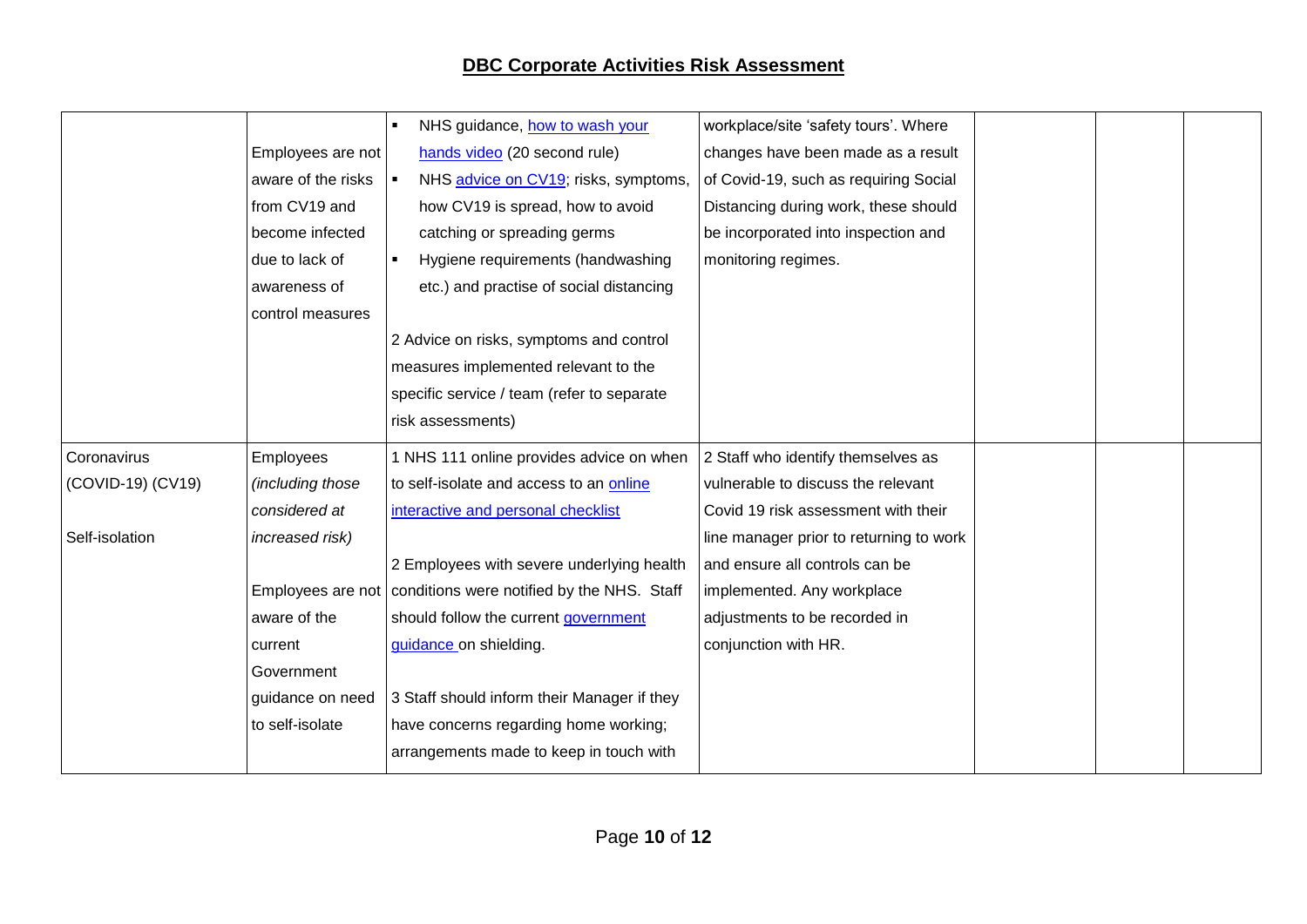|                        |                    | the affected individual and provision /    |  |  |
|------------------------|--------------------|--------------------------------------------|--|--|
|                        |                    | access to further support:                 |  |  |
|                        |                    | <b>Employee Assistance Programme (EAP)</b> |  |  |
| Coronavirus            | Employees, family  | 1 Any symptomatic employees will be sent   |  |  |
| (COVID-19) (CV19)      | members, general   | home and a test arranged. Line managers    |  |  |
|                        | public             | to follow outbreak process.                |  |  |
| Symptomatic or exposed | Employees are      |                                            |  |  |
| employee(s)            | symptomatic of     | 2 Employees are advised to follow NHS      |  |  |
| Presenteeism           | CV19 or have       | online guidance                            |  |  |
|                        | been in close      |                                            |  |  |
|                        | contact with       | 3 Colleagues who have had contact with a   |  |  |
|                        | someone with       | symptomatic employee will be made aware    |  |  |
|                        | <b>CV19</b>        | of the symptoms and advised to contact     |  |  |
|                        | A person catches   | NHS online for guidance in line with       |  |  |
|                        | CV19 due to        | outbreak process.                          |  |  |
|                        | another employee   |                                            |  |  |
|                        | continuing to work | 4 Working from home will be considered if  |  |  |
|                        | despite being      | well and able to work from home and a      |  |  |
|                        | unwell             | record made on i-Trent                     |  |  |
| Coronavirus            | Employees,         | 1. Employees who have had contact with a   |  |  |
| (COVID-19) (CV19)      | general public,    | symptomatic employee will be made aware    |  |  |
|                        | family members     | of the symptoms and advised to follow NHS  |  |  |
| Employee(s) who have   |                    | online guidance, or advice of NHS Test and |  |  |
| contracted CV19        | Contracted CV19    | Trace.                                     |  |  |
|                        | by any means       |                                            |  |  |